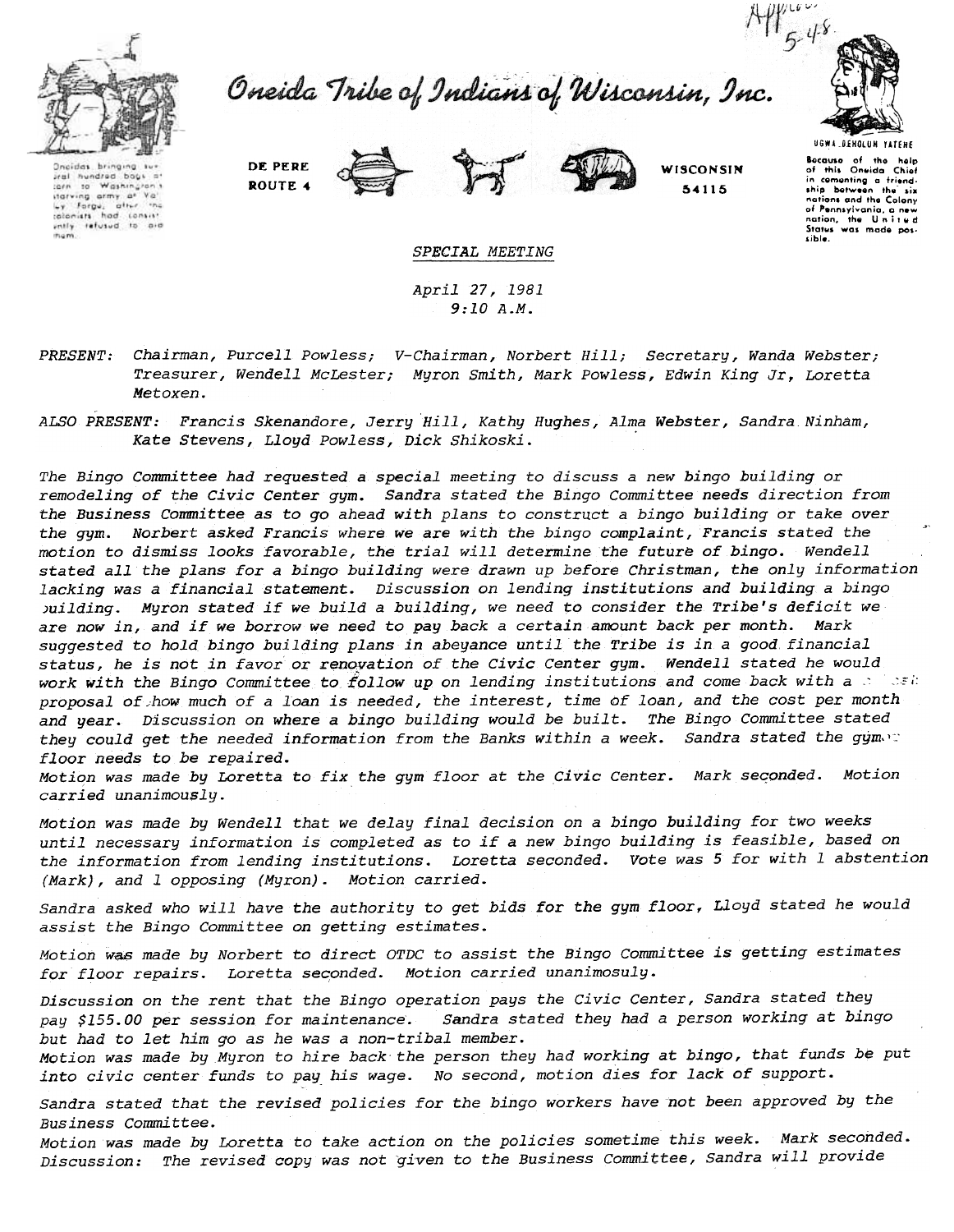oneida Trine of Indians of Wisconsin April 27;- 1981 Page 2

Business Committee a copy. Vote on the motion was 6 for with, with 1 abstention (Mark dotion carried.

ALCOHOL: CARL MARKET CARD & HARD REAL COMMUNICATIONS ON A

.c--c---,

เจนต์กันเป็นโดยเฉพิพันธ์ โดย หนึ่งโดยใช้เป็นซึ่งในเป็นพอ และ Logisto

Discussion on instant bingo, Sandra stated there is no set policy for this, Loretta stated she is in favor of the Museum having a instant bingo night, they may be funded by Fort Howard. Alma stated the Business Committee should make decisions on instant bingo.

Motion was made by Loretta to request the Museum staff to keep the Museum open and that their hours be reimbursed contingent on receiving a grant. Wendell seconded. Vote on the motion was 3 for, 3 oppose, 1 abstention. Chairman votes in favor of the motion, motion carried.

Moratorium is on programs receiving instant bingo. Wendell stated he would like to meet with the bingo committee at 1:00 P.M. today.

#### REQUEST FROM JUDY CORNELIUS:

Request from Judy Cornelius to hold a special meeting on May 9,1981 at the Seminary. It was decided to schedule it in one of the Business COmmittee weekly meetings, May 11,1981 at 9:00 A.M.

### PERSONNEL DIRECTOR:

Joe stated he would come in whenever he is needed, new job descriptions for the Business Committee are done.

Motion was made by Loretta that Joe be included in the 2 meetings per week. Norbert seconded. . Vote on the motion was 6 for with 1 abstention (Mark). Motion carried.

#### TOBACCO ENTERPRISE:

The two requests for tobacco licenses was discussed, Edwin stated he thinks the Business Committee should not make a decision on this request at this time.

Discussion on tax rule 9.08, and how it would effect Indian tobacco operations. Also discusson on the Tribe controlling the cigaretta operation. Mark stated he would like to talk with che other Wisconsin tribe's on cigarette operation.

Motion was made by Mark to get on the agenda for the next GLITC meeting to address Oneida's tobacco operation and bingo, and that the Menominee Tribe also attend. Norbert seconded. Motion carried unanimously. (Next GLITC meeting will be 5/21/81 at the Oneida Health Center).

Discussion on the amount to charge for a license, Loretta stated she is in favor of issuing a license, but she will not vote on this as she is part owner of a business that is requesting a license. Wendell stated we should consider an increase in excise tax and also set a license fee, also those applying should come before the Business Committee to answer questions if Mark suggested a license fee of \$500 a year. Jerry stated a fee should be set, but there is no application form yet. It was decided to have Lloyd Powless present at the afternoon meeting.

Wendell stated he had found out that a new Program Director had made a loan to an individual from program funds.. The funds came from transportation funds and is to be paid back in two installments of \$50 each. (Loan was for \$100.00).

Motion was made by Loretta that the Senior Citizen's Coordinator be informed of processing of loans, and a memo be written by the Personnel Director, and if there are any questions he come before the Business Committee. Norbert seconded. Vote on the motion was 6 for with I opposing (Myron). Motion carries.

Motion was made by Loretta to notify all Program Director's that individual loans are not to be made out of program funds. Mark seconded. Motion carried unanimosuly.

Discussion on the Tribal enterprises having their own policy and procedures, Dick stated a $\alpha$ few of the Enterprise's are taking the good parts of the Tribe's policies and putting it in ~heir own policies and procedures and coming out good. The Tribe should have one set of \_olicies and precedures and all programs and Enterprises should use them.

Motion was made by Mark to recess until 2:00 P.M. today. WendeLl seconded. Motion carried unanimously. Meeting recessed at 11:25 A.M.